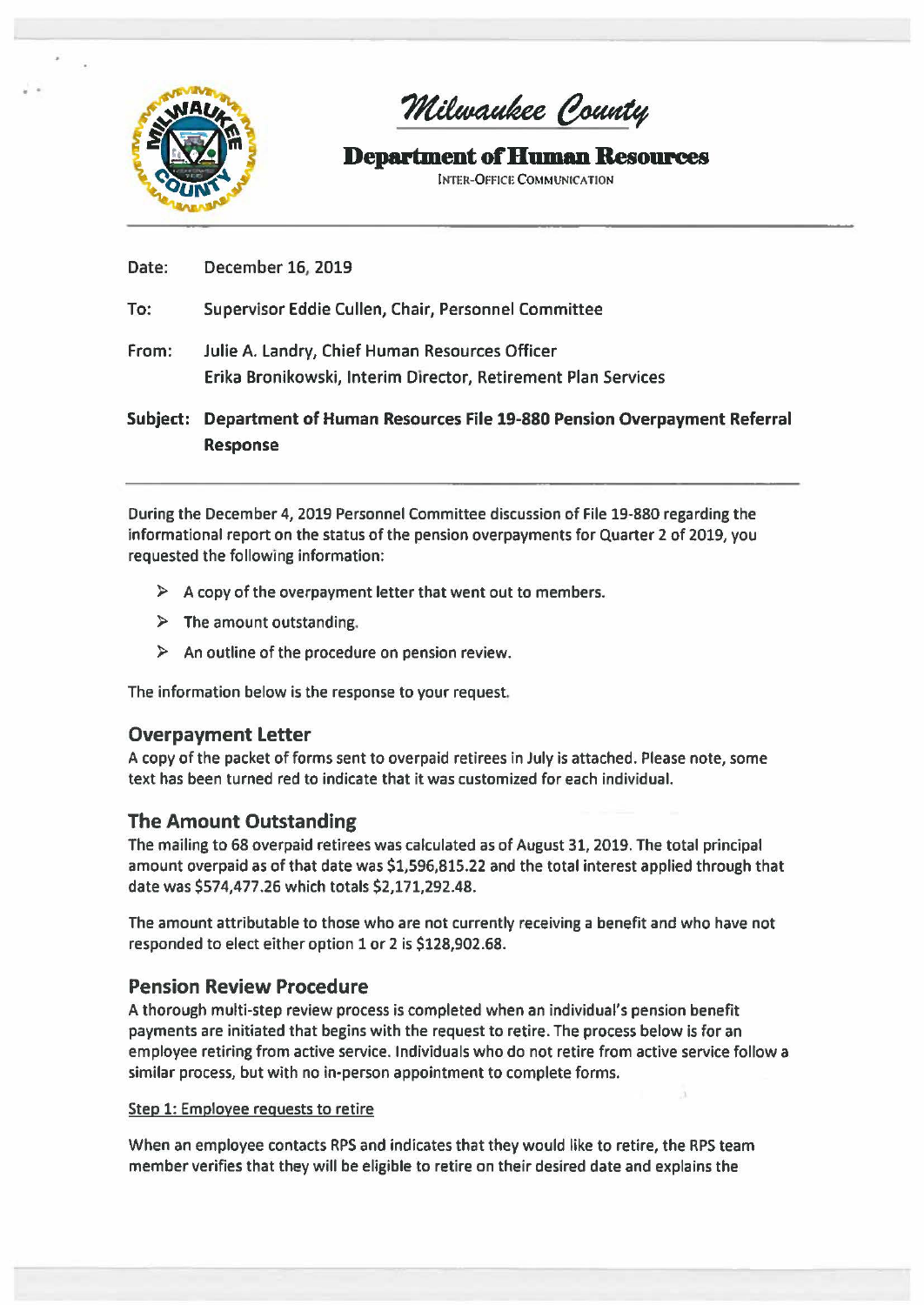*r* •

process. That individual schedules an in-person appointment at the RPS office to review their options and complete their pension election materials with a Retirement Analyst. This appointment is typically scheduled two weeks prior to their last day of work.

### Step 2: Employee's benefit is estimated and election forms are completed

At least two weeks prior to the employees' appointment, a packet of forms is sent to them that includes an estimated benefit calculation. At this time, the employee has not yet terminated employment or received their final paycheck so their final pension service and earnings must be estimated. This calculation is performed in the pension administration system by a Retirement Analyst who reviews the employee's employment history to verify eligibility, pension service, and earnings. The benefit calculation is then reviewed by the Retirement Analyst's manager prior to mailing. Upon approval, the packet of forms is mailed to the employee and is reviewed and completed when they attend their retirement appointment.

### Step 3: Employee terminates employment and final benefit is calculated

After an employee terminates employment, their final earnings and hours worked are reported to the pension administration system. At this time, RPS can begin calculating the individual's final benefit. In an effort to have a variety of team members review an individual's calculation, RPS makes every reasonable effort to ensure that the Retirement Analyst who completed the estimated benefit calculation provided at the retirement appointment does not complete the final calculation. The Retirement Analyst responsible for the final benefit calculation reviews the employee's employment history to verify eligibility, pension service, and earnings then performs the calculation in the pension administration system and independently verifies the results that the system has produced.

### Step 4: Calculation review and payment

The final benefit calculation performed in the pension administration system and verified by a Retirement Analyst then goes through four rounds of review: a review by a peer Retirement Analyst, a review by the Analysts' manager, a review by a member the RPS Fiscal Office which is staffed by two Certified Public Accountants, and a final review by a member of the RPS Systems team who ultimately completes the disbursement process within the pension administration system.

Please contact me with any questions.

Thank you.

Julie A. Landry, Chief Human Resources Officer Department of Human Resources

Erika Bronikowski, Interim Director, Retirement Plan Services Department of Human Resources